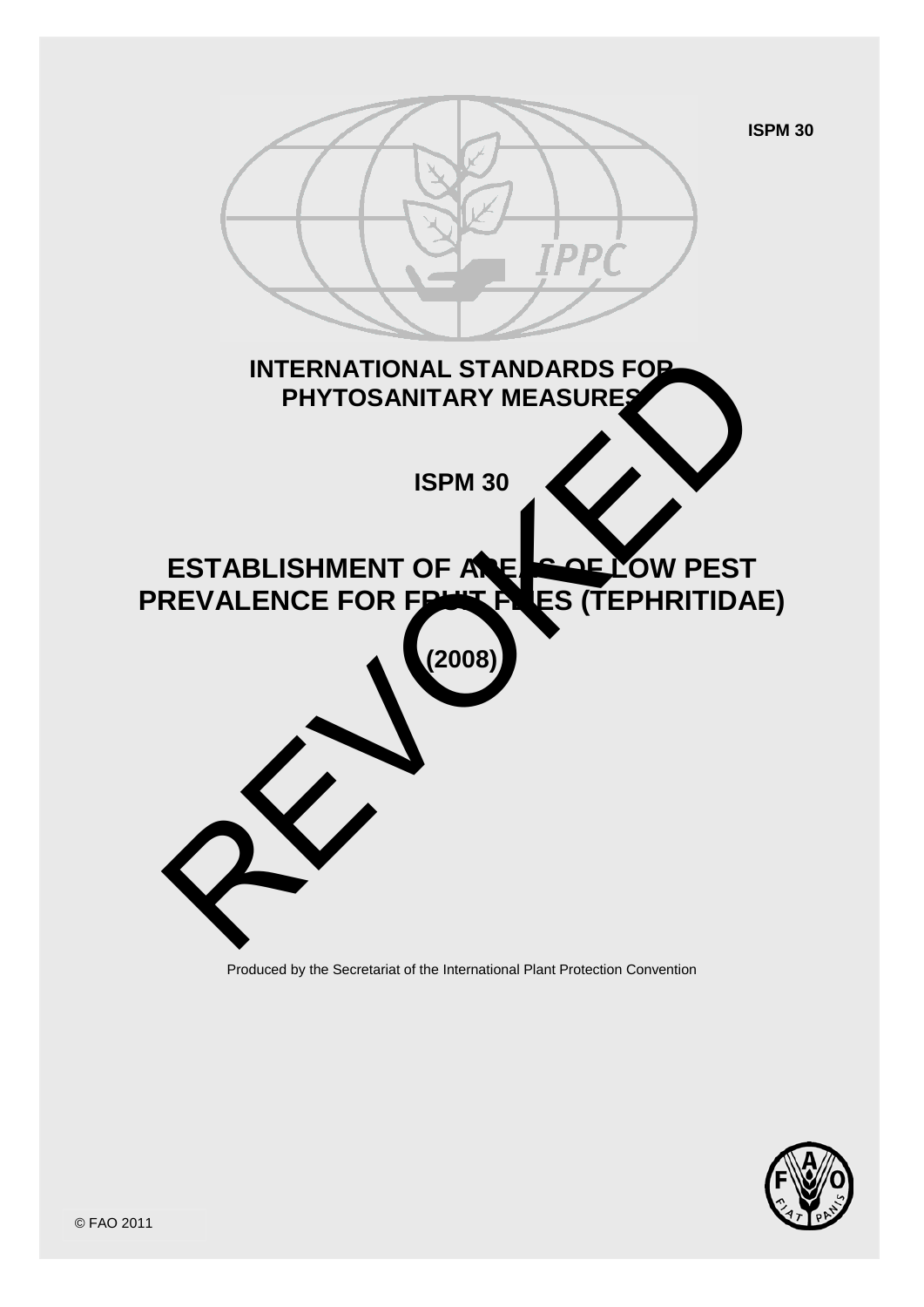**Publication history** *This is not an official part of the standard* 2004-04 ICPM-6 added topic *Fruit flies areas of low pest prevalence* (2004-029) 2004-11 SC approved Specification 28 *Areas of low pest prevalence for fruit flies* REVOKED

2005-09 TPFF developed draft text

2006-05 SC approved draft text and approved for MC

2006-06 Sent for MC

2007-11 SC revised draft text

2008-04 CPM-3 adopted standard

**ISPM 30**. 2008. *Establishment of areas of low pest prevalence for fruit flies*  (Tephritidae). Rome, IPPC, FAO.

Publication history: Last modified August 2011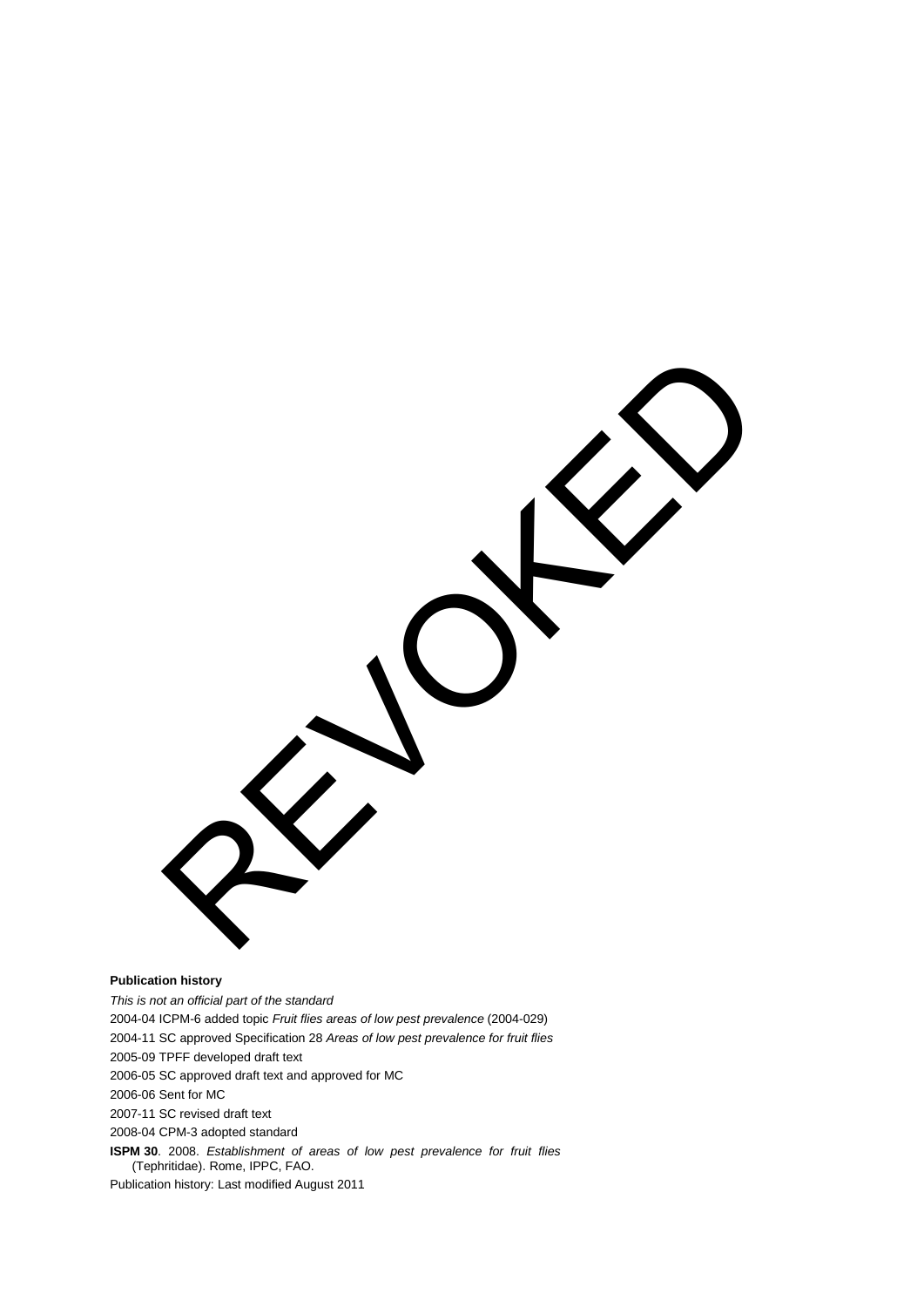# **CONTENTS**

| 30-7 |                                                                                    |                                                                                         |  |  |
|------|------------------------------------------------------------------------------------|-----------------------------------------------------------------------------------------|--|--|
| 30-7 |                                                                                    |                                                                                         |  |  |
| 1.   |                                                                                    | $\ldots \ldots \ldots \ldots \ldots \ldots$ 30-7                                        |  |  |
|      | 1.1                                                                                |                                                                                         |  |  |
|      | 1.2                                                                                |                                                                                         |  |  |
|      | 1.3                                                                                |                                                                                         |  |  |
|      | 1.4                                                                                |                                                                                         |  |  |
| 2.   |                                                                                    |                                                                                         |  |  |
|      | 2.1                                                                                | 30-10<br>Establishment of the FF-ALPP                                                   |  |  |
|      | 2.1.1                                                                              |                                                                                         |  |  |
|      | 2.1.2                                                                              |                                                                                         |  |  |
|      | 2.1.3                                                                              |                                                                                         |  |  |
|      | 2.2                                                                                | Phytosanitary procedures                                                                |  |  |
|      | 2.2.1                                                                              |                                                                                         |  |  |
|      | 2.2.2                                                                              | Reduction d mainter set target fruit fly species population level  30-11                |  |  |
|      | 2.2.3                                                                              | Phytose dary measures related to movement of host material or regulated articles. 30-11 |  |  |
|      | 2.2.4                                                                              |                                                                                         |  |  |
|      | 2.3                                                                                | Maintena                                                                                |  |  |
|      | 2.3.1                                                                              |                                                                                         |  |  |
|      | 2.3                                                                                | Me                                                                                      |  |  |
|      | 2.4                                                                                |                                                                                         |  |  |
|      | 2.5                                                                                |                                                                                         |  |  |
|      | 2.5.1                                                                              |                                                                                         |  |  |
|      | 2.5.2                                                                              |                                                                                         |  |  |
|      | 2.5.3                                                                              |                                                                                         |  |  |
|      |                                                                                    |                                                                                         |  |  |
|      | ANNEX 2: Guidelines on corrective action plans for fruit flies in an FF-ALPP 30-16 |                                                                                         |  |  |
|      |                                                                                    |                                                                                         |  |  |
|      |                                                                                    |                                                                                         |  |  |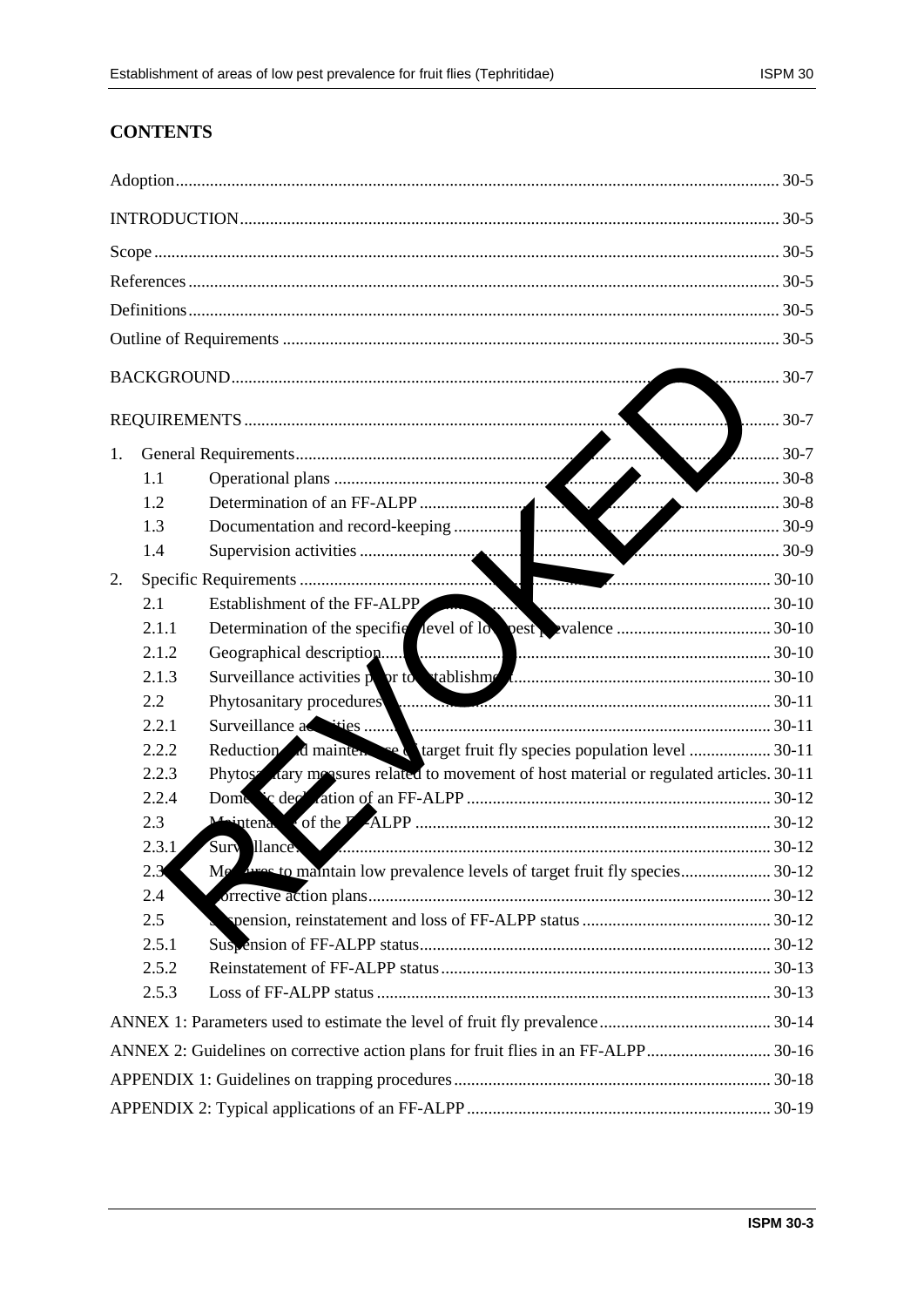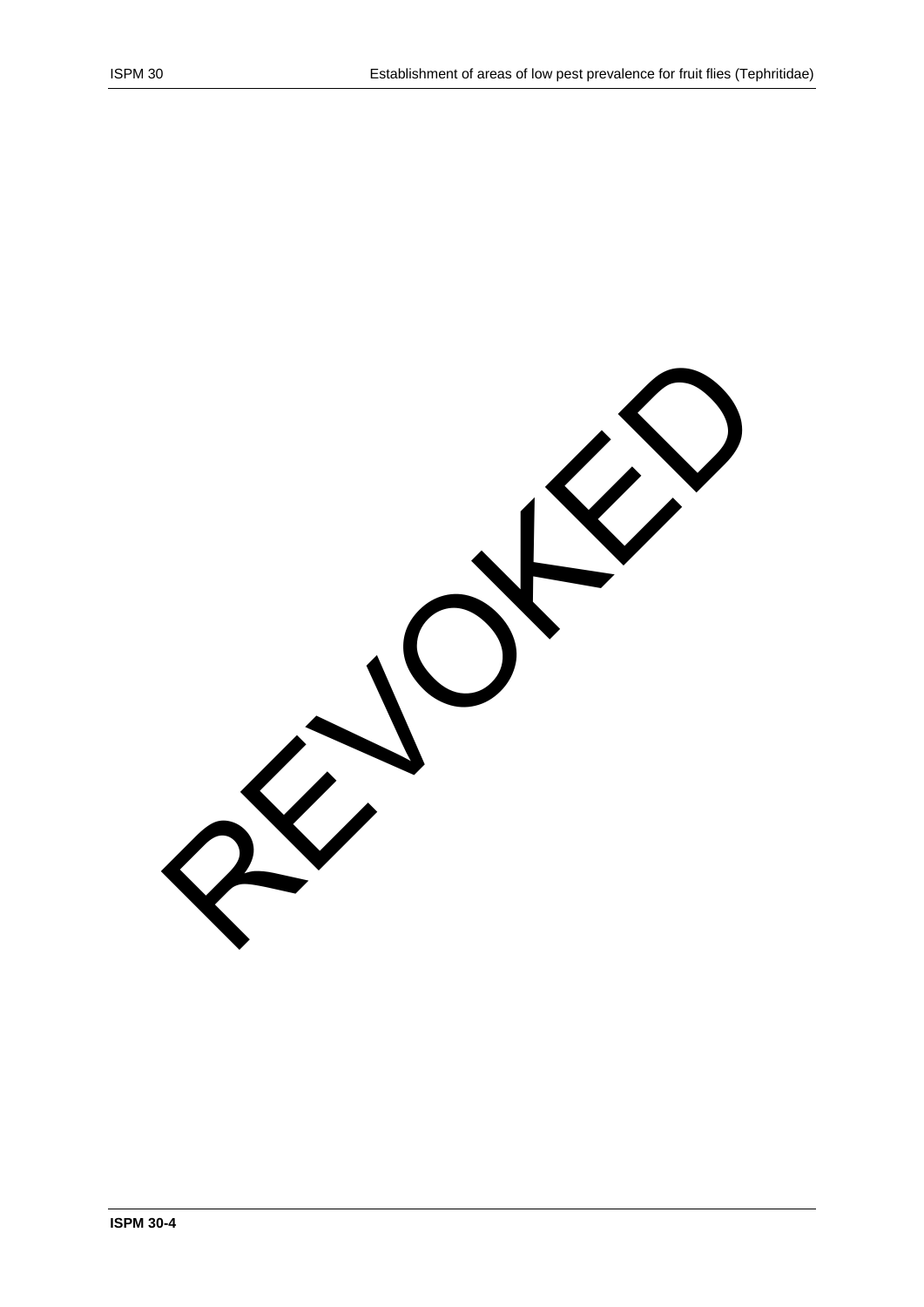## **Adoption**

This standard was adopted by the Third Session of the Commission on Phytosanitary Measures in April 2008.

# **INTRODUCTION**

#### **Scope**

This standard provides guidelines for the establishment and maintenance of areas of low pest prevalence for fruit flies (FF-ALPPs) by a national plant protection organization (NPPO). Such areas may be utilized as official pest risk management measures alone, or as part of a system is approach, to facilitate trade of fruit fly host products, or to minimize the spread of regulated fruit. It is within an area. This standard applies to fruit flies (Tephritidae) of economic importan note for fruit flies (FF-ALPPs) by a national plant protection organization (NPPO). Sue utilized as official pest risk management measures alone, or as part of the substantial Plant Protection Convention. Rows, the substan

#### **References**

**IPPC**. 1997. *International Plant Protection Convention*. Rom

- **ISPM 5**. *Glossary of phytosanitary terms*. Rome, IPPC, FA
- **ISPM 6**. 1997. *Guidelines for surveillance*. Rome, IPPC, F

**ISPM 8**. 1998. *Determination of pest status in an area*.

- **ISPM 14.** 2002. *The use of integrated measures asymptode pest risk management.* Rome, IPPC, FAO.
- **ISPM 17.** 2002. *Pest reporting*. Rome, IPP<sub>C</sub>, FAO.
- **ISPM 22.** 2005. *Requirements for the establishment of reas of low pest prevalence*. Rome, IPPC, FAO.

**ISPM 26**. 2006. *Establishment of pest free areas for fruit flies (Tephritidae)*. Rome, IPPC, FAO.

**ISPM 29**. 2007. *Recognition of perfect percedence areas of low pest prevalence*. Rome, IPPC, FAO.

**WTO**. 1994. *Agreement on the Application of Sanitary and Phytosanitary Measures.* Geneva, World Trade Organiz

#### **Definitions**

Definition of phytosanitary the used in the present standard can be found in ISPM 5 (*Glossary of phytosanivary t* 

# **Outline of Requirements**

The general requirements for establishment and maintenance of an area of low pest prevalence for fruit flies (FF-ALPP) include:

- confirming the operational and economic feasibility of the FF-ALPP
- describing the purpose of the area
- listing the target fruit fly species(s) for the  $FF-ALPP$
- operational plans
- determination of the FF-ALPP
- documentation and record keeping
- supervision activities.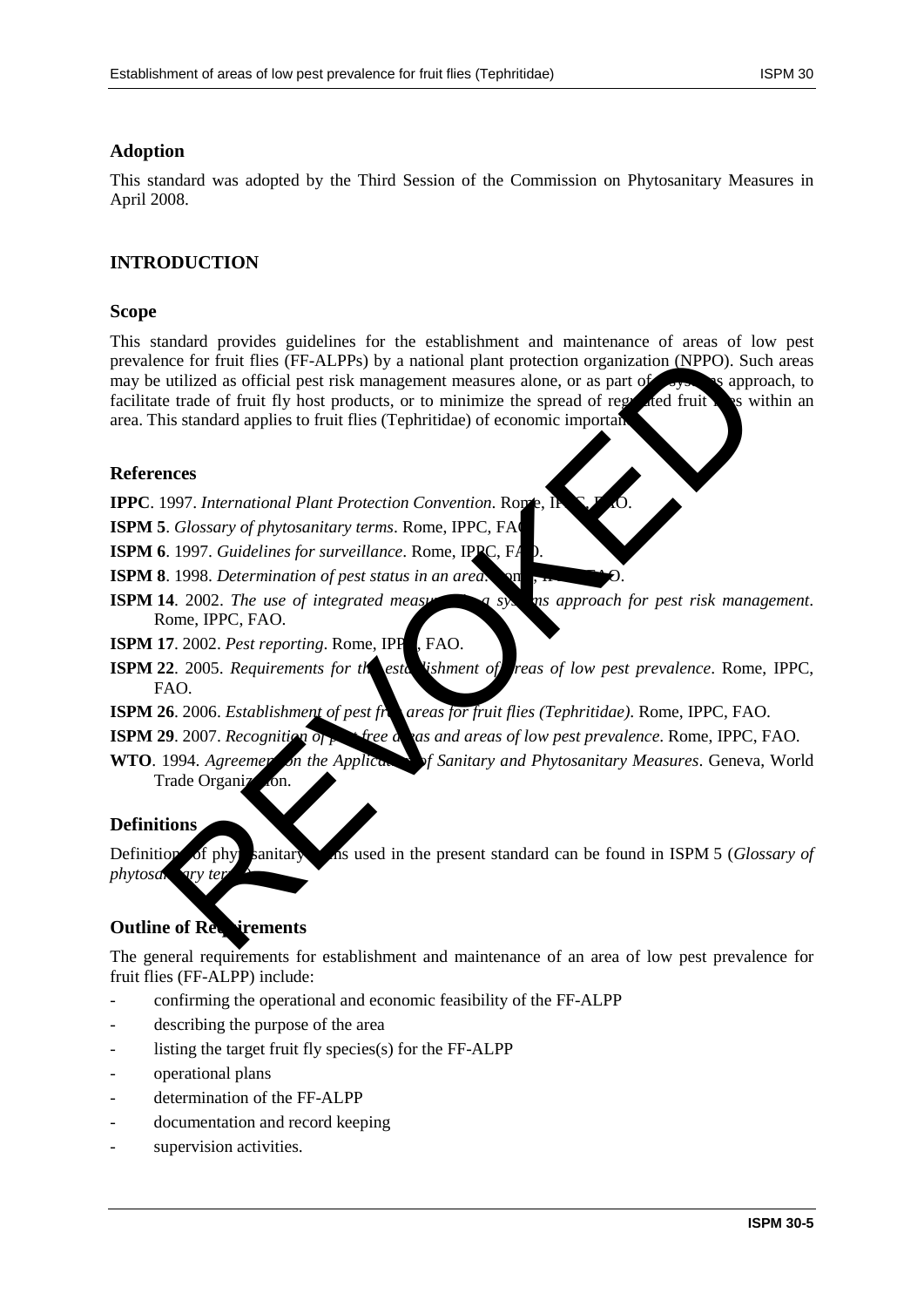For the establishment of the FF-ALPP, parameters used to estimate the level of fruit fly prevalence and the efficacy of trapping devices for surveillance should be determined as stated in Annex 1. Surveillance, control measures and corrective action planning are required for both establishment and maintenance. Corrective action planning is described in Annex 2.

Other specific requirements include phytosanitary procedures, as well as suspension, loss and reinstatement of the status of the FF-ALPP.

REVOKED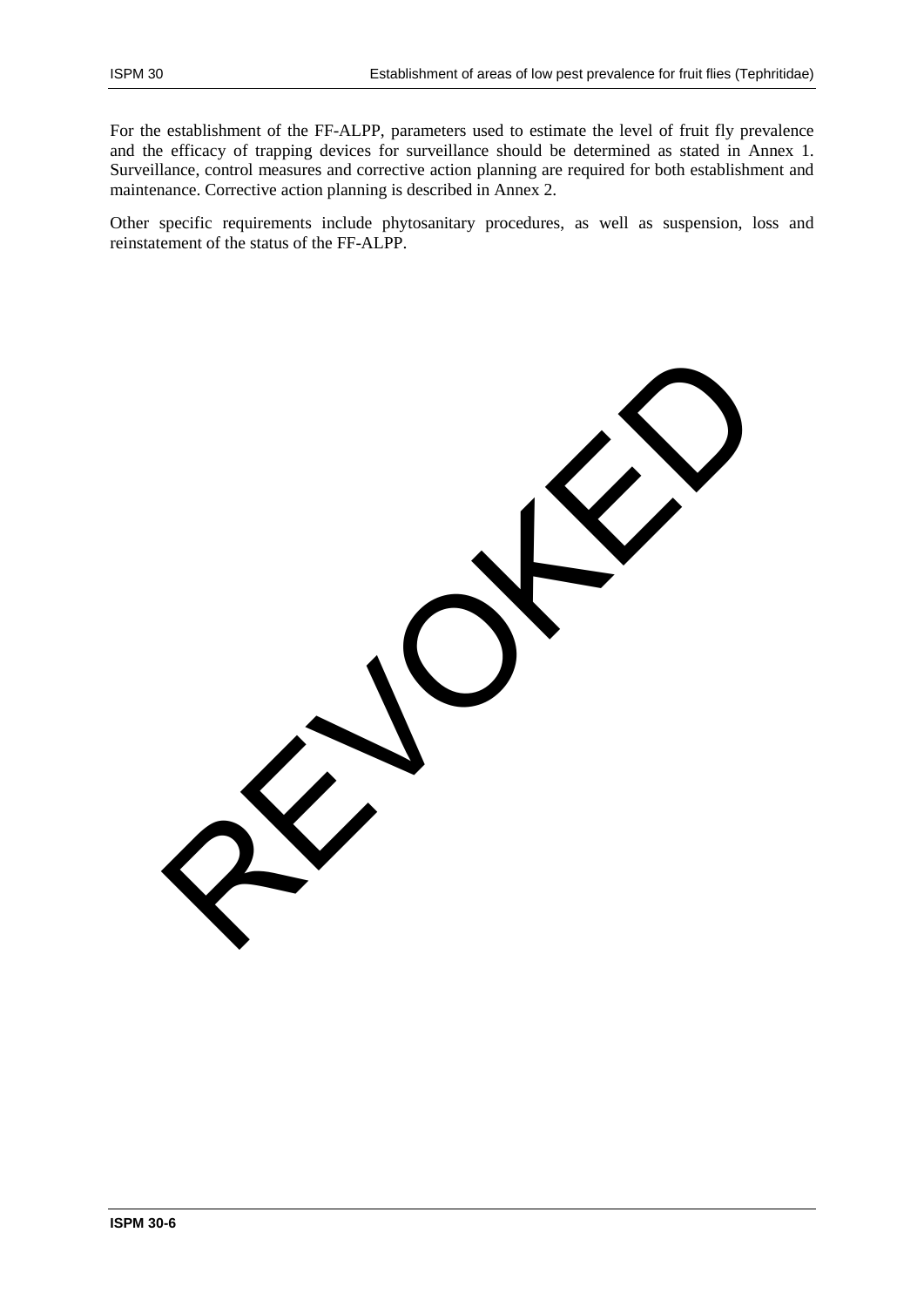# **BACKGROUND**

The International Plant Protection Convention (IPPC, 1997) contains provisions for areas of low pest prevalence (ALPPs), as does the World Trade Organization Agreement on the Application of Sanitary and Phytosanitary Measures (Article 6 of the WTO-SPS Agreement). ISPM 22:2005 describes different types of ALPPs and provides general guidance on the establishment of ALPPs. ALPPs may also be used as part of a systems approach (ISPM 14:2002).

Fruit flies are a very important group of pests for many countries because of their potential to cause damage to fruits and restrict national and international trade for plant products that are hosts of fruit flies.

The high probability of introduction of fruit flies associated with a wide range of hosts results in restrictions imposed by many importing countries and the need for phytosanitary measures to be applied in exporting countries related to movement of host material or regulated articles  $\blacksquare$  ensure that the risk of introduction is appropriately mitigated.

This standard provides guidance for the establishment and maint ance by the NPP of FF-ALPPs with the aim to facilitate trade by minimizing the risk of introduction or  $s$  and of regulated fruit flies.

FF-ALPPs are generally used as buffer zones for fruit fly best free areas ( $\overline{P}$ -PFAs), fruit fly free places of production or fruit fly free production sites (either a permanent buffer zone or as part of an eradication process), or for export purposes, usually in conjunction with other risk mitigation measures as a component of a systems approach (this may include  $\mathbf{Q}$  or part of FF-ALPP that acts as a buffer zone). th probability of introduction of fruit flies associated with a wide rapidary losts represent by many importing countries and the need for phyr antiaxy sure in exporting counters related to novement of host material or reg

They may occur naturally (and subsequently be verified, clared and monitored or otherwise managed); they may occur as a result of pet control practices during crop production that suppress the population of fruit flies in an area to mit impact  $\alpha$  the crop; or they may be established as a result of control practices that reduce the number of  $f_{\rm F}$ . This in the area to a specified low level.

The decision to establish an  $\mathbb{Z}$  -ALPP may be closely linked to market access as well as to economic and operational feasibility.

If an FF-ALPP is established for export of fruit fly host commodities, the parameters for establishment and maintenance of the FF-ALPP should be determined and agreed to in conjunction with the importing country and  $\bullet$  onsideration of the guidelines presented in this standard and in accordance with ISPM

The requirements for the establishment of FF-ALPPs in this standard can also be applied for movement  $f$  a between ALPPs within a country.

The target pests for which this standard was developed include insects of the order Diptera, family Tephritidae, of the genera *Anastrepha*, *Bactrocera*, *Ceratitis*, *Dacus*, *Rhagoletis* and *Toxotrypana*.

## **REQUIREMENTS**

## **1. General Requirements**

The concepts and provisions of ISPM 22:2005 (*Requirements for the establishment of areas of low pest prevalence*) apply to the establishment and maintenance of ALPPs for a specified pest, or a group of pests including fruit flies, and therefore ISPM 22 should be referred to in conjunction with this standard.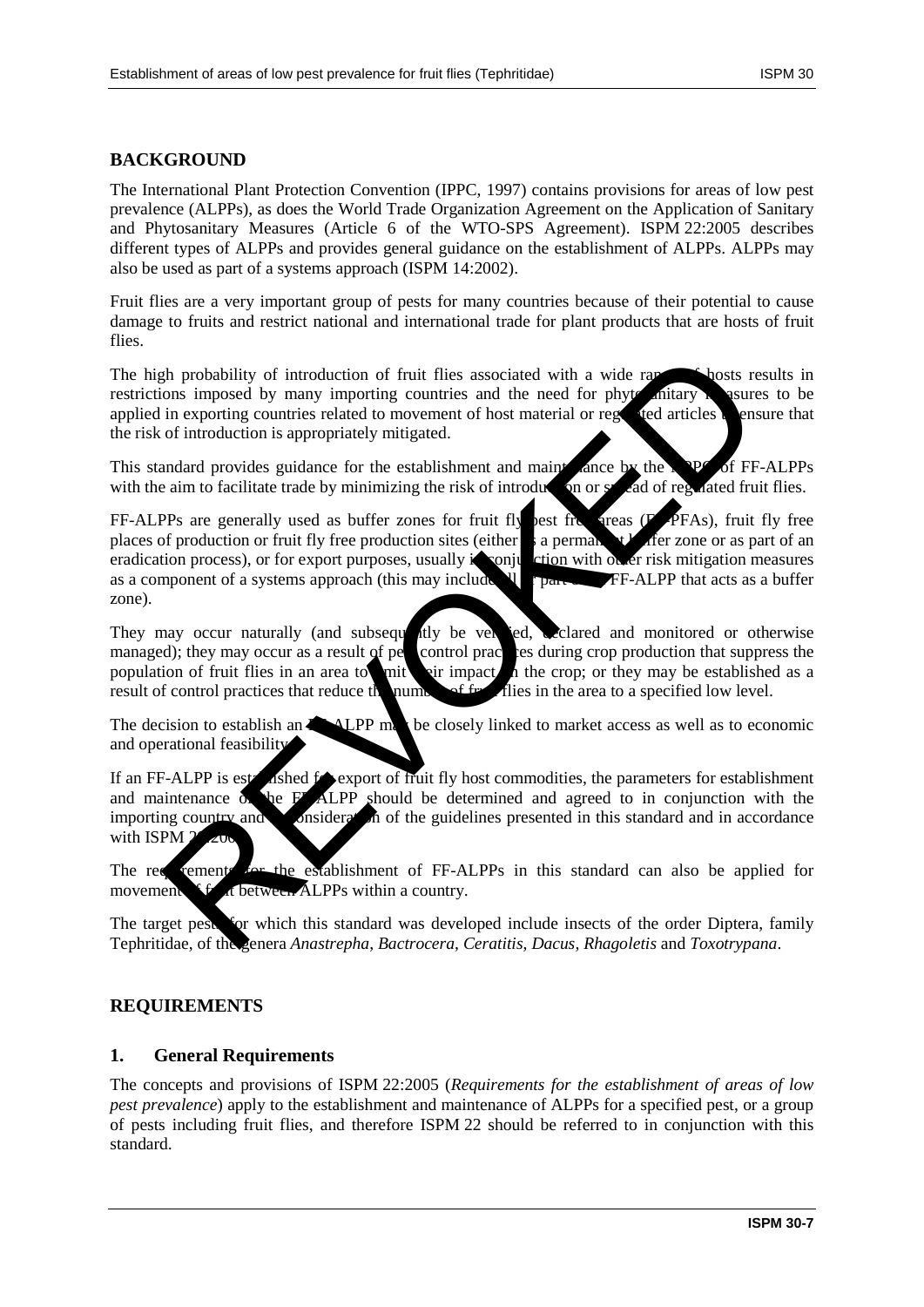An FF-ALPP may be established in accordance with this standard under a variety of situations. Some may require the application of the full range of elements provided by this standard, whereas others may require the application of only some of those elements.

Phytosanitary measures and specific procedures as further described in this standard may be required for the establishment and maintenance of an FF-ALPP by the NPPO. The decision to establish an official FF-ALPP may be based on all or some of the technical factors provided in this standard, as appropriate. They include components such as pest biology and control methods, which will vary according to the species of fruit fly for which the FF-ALPP is being established.

The establishment of an official FF-ALPP should be considered against the overall operational and economic feasibility of establishing a programme to meet and maintain the low pest level and the objectives of the FF-ALPP.

An FF-ALPP may be applied to facilitate the movement of fruit fly hosts from one FF-ALPP to another of the same fruit fly pest status to protect areas endangered by a regulated fruit fly est.

The essential prerequisite for establishment of an FF-ALPP is an area at existent naturally or that can be established, and that can be delimited, monitored and verified by the NPPO to be of a specified fruit fly prevalence level. The area may be in place to protect an  $F-$ PFA support attainable crop production, or may have developed in response to suppression or era cation actions. It may occur naturally as a result of climatic, biological or geographical factors at reduce or limit the fruit fly population through all or part of the year. The state of the FF-ALPP.<br>
ALPP may be applied to facilitate the movement of fruit fly host contract the state of the same fruit fly bost<br>
of the same fruit fly pest status to protect areas endangered by a resulted fruit f

An area can be defined as an FF-ALPP for one or more target fruit fly species. However, for an FF-ALPP covering multiple target fruit fly species trapping ALPP covering multiple target fruit fly species, trapping locations should be specified, and low pest prevalence levels determined for each target fruit fly species.

FF-ALPPs should include public awareness programmes of a similar nature as outlined in section 1.1 of ISPM 26:2006.

# **1.1 Operational plans**

An official operational plan is needed to specify the phytosanitary procedures required to establish and maintain an FF-ALP

The operational plan showld describe the main procedures to be carried out such as surveillance activities, procedures to matrix the specified level of low pest prevalence, the corrective action plan and any  $\sigma^*$  are procedures that are required to achieve the objective of the FF-ALPP.

# **1.2 Determination of an FF-ALPP**

Elements to be considered in the determination of an FF-ALPP are as follows:

- delimitation of the area (size of location, detailed maps including an accurate description of the boundaries or global positioning system (GPS) coordinates showing the boundaries, natural barriers, entry points, location of commercial and, as appropriate, non-commercial hosts of the target fruit fly and urban areas)
- target fruit fly species and its/their seasonal and spatial distribution within the area
- location, abundance and seasonality of hosts, including wherever possible specifying primary (biologically preferred) hosts
- climatic characteristics, including rainfall, relative humidity, temperature, and prevailing wind speed and direction
- identification of factors limiting and keeping fruit fly population at low levels.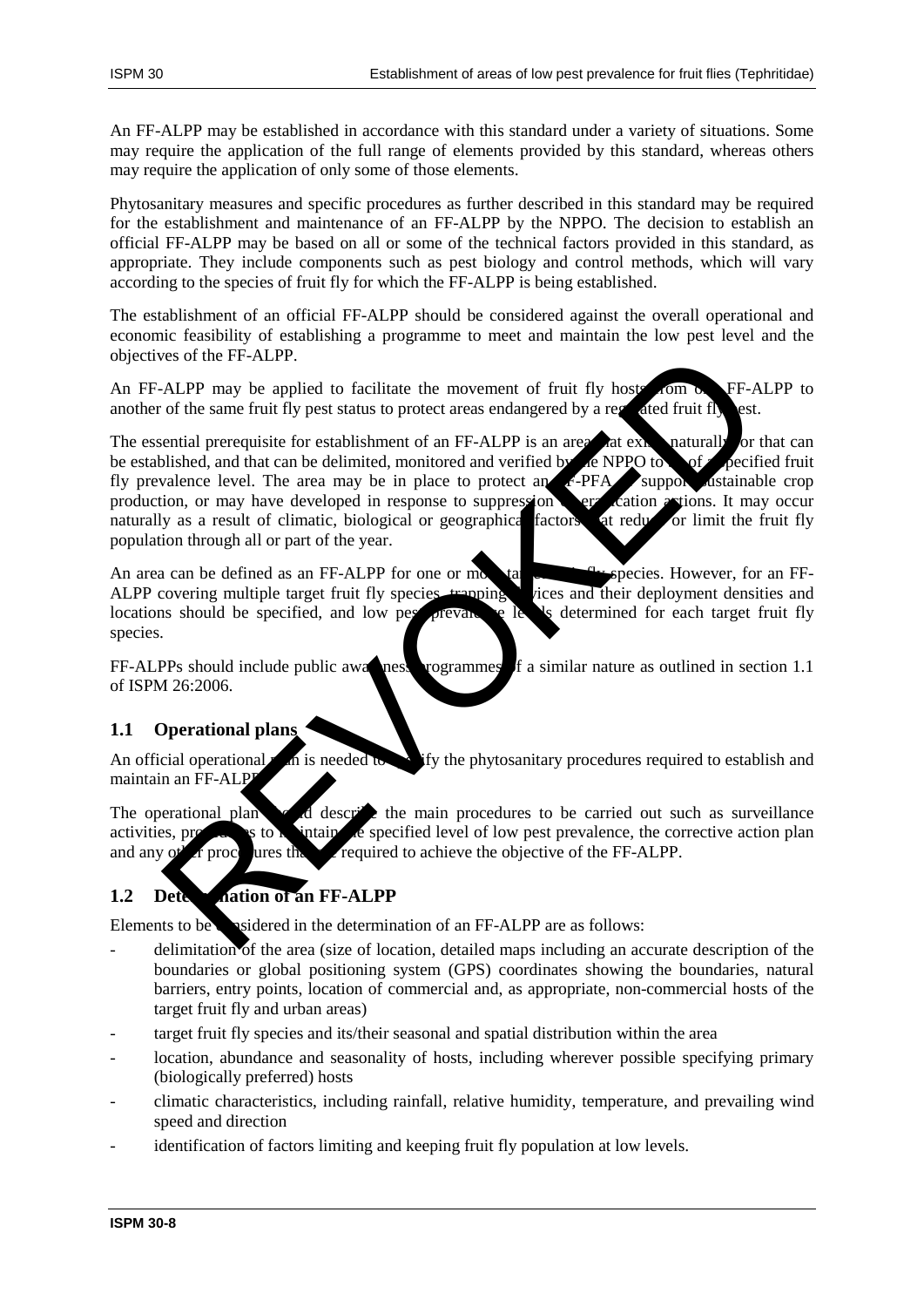In areas where prevalence of fruit flies is naturally at a low level because of climatic, geographical or other reasons (e.g. natural enemies, availability of suitable hosts, host seasonality), the target fruit fly population may already be below the specified level of low pest prevalence without applying any control measures. In such cases, surveillance should be undertaken over an appropriate length of time to validate the low prevalence status and this status may be recognized in accordance with the examples listed in section 3.1.1 of ISPM 8:1998. If, however, the fruit flies are detected above the specified level of low pest prevalence (e.g. because of extraordinary climatic conditions) corrective actions should be applied. Guidelines for corrective action plans are provided in Annex 2.

#### **1.3 Documentation and record-keeping**

The phytosanitary procedures used for the determination, establishment, verification and maintenance of an FF-ALPP should be adequately documented. These procedures should be reviewed and updated regularly, including the corrective actions if required (as described in  $\mathbb{R}^n \times 2.2005$ ). It is recommended that a manual of procedures relating to the operational plan be prepared for the FF-ALPP.

Documentation for determination and establishment may include:

- list of fruit fly hosts known to occur in the area, including seasonality and commercial fruit production in the area
- delimitation records: detailed maps showing the boundaries, invalid by the same points where fruits may enter the area; description of agro-ecological features such as soil type, the location of main host areas of target fruit fly, and marginal and urban host areas; and climatic conditions, for example rainfall, relative humidity, temperature, and previous given speed and direction
- surveillance records:
	- trapping: types of surveys,  $\mu$  mber and type of traps and lures, frequency of trap inspection, trap density, trap a  $\alpha$ y, trapping ne and duration, number of target fruit flies captured by species for  $e_a$  h transferring lg
	- fruit sampling: type, quantity, date, frequency and result
- record of control measures used for fruit flies and other pests that may have an effect on fruit fly populations: type(s) and locations.

For verification and matter angles and matter at a should include the data recorded to demonstrate the population levels of the target fruit fly species are below the specified level of low pest prevalence.<br>The records of survey the results of other operational procedures should be retained for at least 24  $T$ results  $\rightarrow$  other operational procedures should be retained for at least 24 months. If the FF-**ALPP** being used for export purposes, records should be made available to the NPPO of  $f'$  relevant importing country on request and verification may take place if necessary. F-ALPP should be adequately documented. These procedures should be reviewed and<br>y, including the corrective actions if required (as described in<br>the preparable and the corrective actions if required (as described in<br>experi

Corrective ction plans and also be developed and maintained (see section 2.4).

## **1.4 Supervison activities**

The FF-ALPP programme, including applicable domestic regulations, surveillance procedures (e.g. trapping, fruit sampling) and corrective action plans, should comply with officially approved procedures. These procedures may include official delegation of responsibility assigned to key personnel, for example:

- a person with defined authority and responsibility to ensure that the systems/procedures are implemented and maintained appropriately
- entomologist(s) with responsibility for the identification of fruit flies to species level.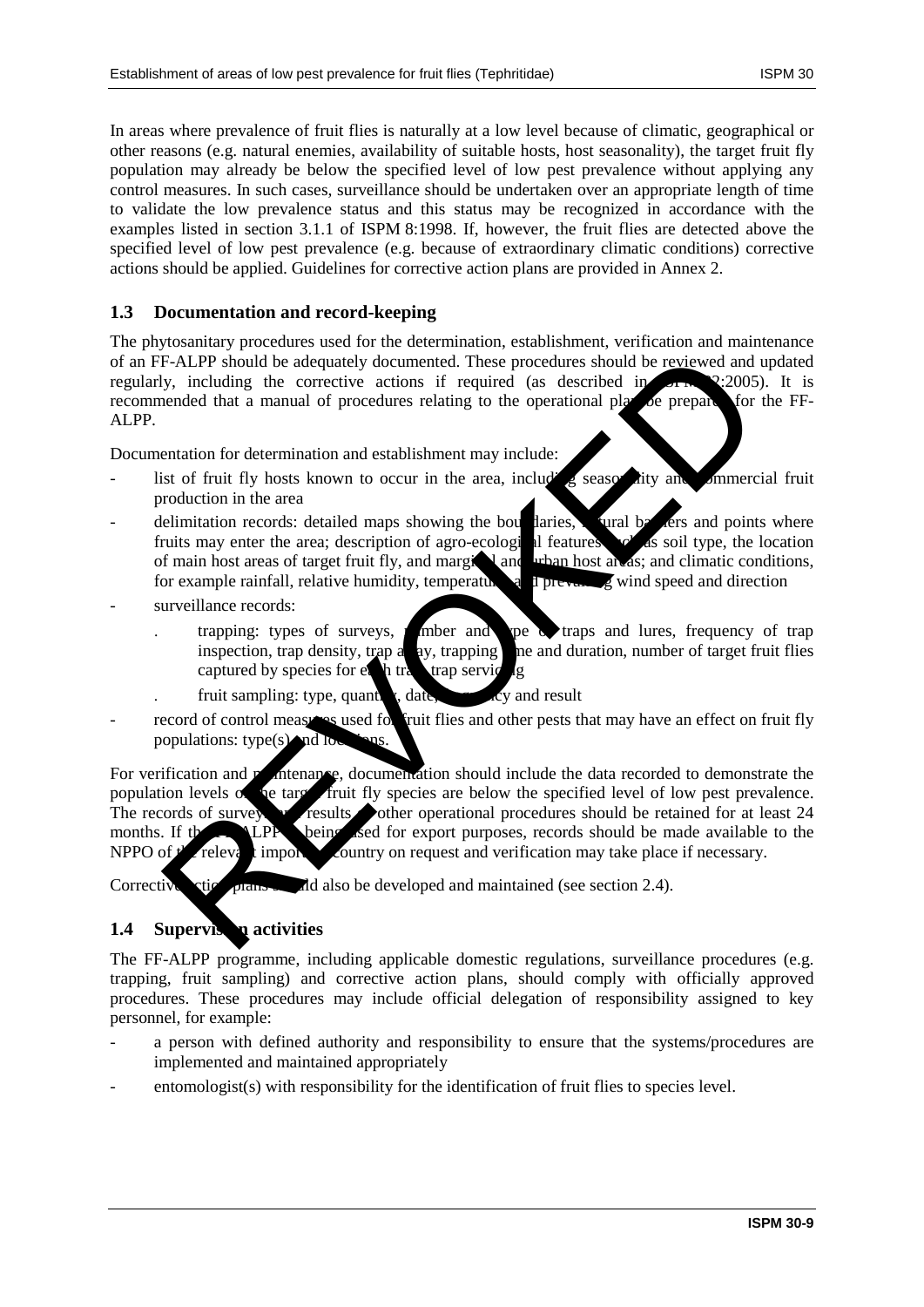The NPPO should evaluate and audit the operation of the procedures for establishment and maintenance of the FF-ALPP to ensure that effective management is maintained even where the responsibility to carry out specific activities has been delegated to outside the NPPO. Supervision of operational procedures include:

- operation of surveillance procedures
- surveillance capability
- trapping materials (traps, attractants) and procedures
- identification capability
- application of control measures
- documentation and record-keeping
- implementation of corrective actions.

## **2. Specific Requirements**

#### **2.1 Establishment of the FF-ALPP**

Elements for consideration when establishing an FF-PFA are escribed in section 2.1 and 2.2 of ISPM 26:2006 and may also be applied to an FF-ALPP as defined  $\bullet$  following subsections.

## **2.1.1 Determination of the specified level of low pest prevalent**

Specified levels of low pest prevalence will depend on  $\leq$  level  $\leq$  respectively associated with the target fruit fly species–host–area interaction. These levels should be stablished by the NPPO of the country where the FF-ALPP is located and with sufficite precision to allow assessment of whether where the FF-ALPP is located and with sufficies precision to allow assessment of whether surveillance data and protocols are adequated of determine hat post prevalence is below these levels. surveillance data and protocols are adequate to determine mplementation of corrective actions.<br>
Setablishment of the FF-ALPP<br>
ts for consideration when establishing an FF-PFA are setting an settion.<br>
2.1 and<br>
for 2006 and may also be applied to an FF-ALPP as defines with setting

Individual NPPOs may draw on a **v**riet of different *actors* when determining exactly what an appropriate level of pest prevalence s puld  $\bullet$  for a *s* ven FF-ALPP. Some commonly considered factors include the following:

- levels stipulated by trading partners in order for trade to proceed
- levels in use by  $\alpha'$  or NPPOs for the same or similar fruit fly species, hosts and agro-ecological conditions (including experience and historical data gained from the operation of other FF-ALPPs as to what levels are required to be maintained to achieve pest free fruits).

Establishment be parameters sed to estimate the level of fruit fly prevalence is described in Annex 1.

# **2.1.2 Geographical description**

The NPPO defines the limits of a proposed FF-ALPP. Isolation of the area (physical or geographical) is not necessarily required for establishment of FF-ALPPs.

Boundaries used to describe the delimitation of the FF-ALPP should be established and closely related to the relative presence of hosts of the target fruit fly species or adjusted to readily recognizable boundaries.

## **2.1.3 Surveillance activities prior to establishment**

Prior to the establishment of an FF-ALPP, surveillance to assess the presence and level of prevalence of the target fruit fly species should be undertaken for a period determined by its biology, behaviour, climatic characteristics of the area, host availability and appropriate technical considerations. This surveillance should continue for at least 12 consecutive months.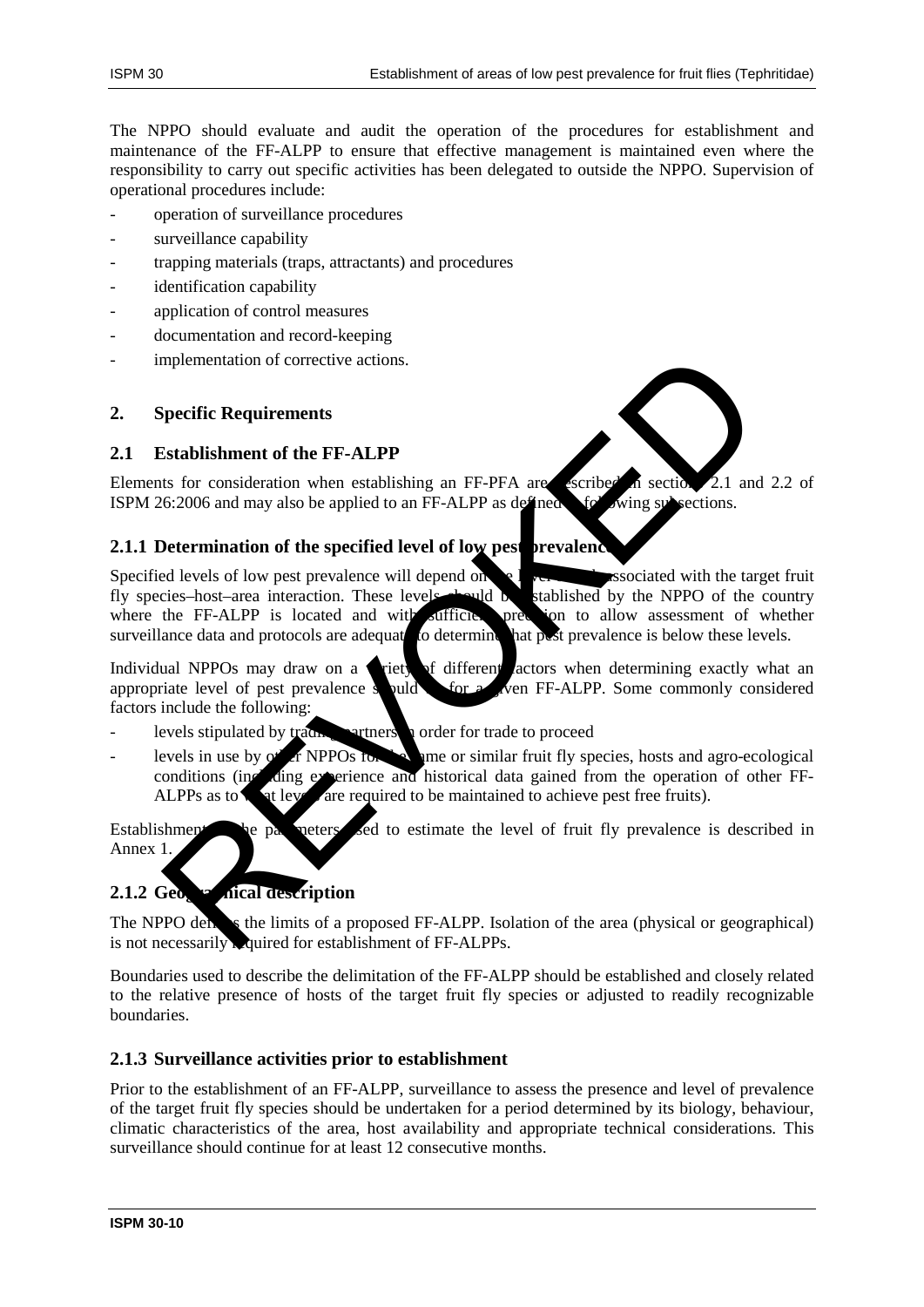#### **2.2 Phytosanitary procedures**

#### **2.2.1 Surveillance activities**

Surveillance systems based on trapping are similar in any type of ALPP. The surveillance used in an FF-ALPP may include those processes described in ISPM 6:1997, section 2.2.2.1 on trapping procedures of ISPM 26:2006 and any other relevant scientific information.

Fruit sampling as a routine surveillance method is not widely used for monitoring fruit flies in low prevalence areas except in areas where sterile insect technique (SIT) is applied, where it may be a major tool.

The NPPO may complement trapping for adults with fruit sampling for larvae. Fruit sampling may be especially useful for surveillance for fruit flies when no traps are available. If larvae are detected in fruit sampling, it may be necessary to rear the larvae to adults in order to identify them. This is the case particularly if multiple species of fruit flies may be present. However, truit sample, alone will case particularly if multiple species of fruit flies may be present. However, fruit sample  $\chi$  alone will not provide sufficient accuracy for describing the size of the population and solution be shown below on to validate or verify the FF-ALPP status. Surveillance procedures hay include those escribed in section 2.2.2.2 on fruit sampling procedures of ISPM 26:2006. For the transform dispute for details when must simply to the transform of the substitute of the street of the later of the later of the later of the later of the later of the later of the properties are determined in the

The presence and distribution of fruit fly hosts should be recorded separately identifying commercial and non-commercial hosts. This information will help in  $\lim_{n \to \infty} \log \frac{1}{n}$  and host sampling activities and may help in anticipating the potential ease or difficulty of establishing and maintaining the phytosanitary status of the area.

The NPPO should have, or have access to, appropriate  $\mathbf h$  ification capabilities for identification of the target fruit fly species detected during the surveys vhen sadult or larvae). This capability should also exist for the ongoing verification of FF<sup>-ALPP</sup> status for the arget fruit fly species.

## **2.2.2 Reduction and maintenance of table fluit fly species population level**

Specific control measures may be applied to reduce  $\frac{1}{\sqrt{1}}$  fly populations to or below the specified level of low pest prevalence. Suppose of  $\alpha$  it fly populations may involve the use of more than one control option; some of these are described in section 3.1.4.2 of ISPM 22:2005 and Annex 1 of ISPM 26:2006.

Since the target fruit  $\mathbf{f}$  fly species are either endemic or established in the area, preventive control measures to maintain  $\mathbf{f}$  fly populations at or below the specified level of low pest prevalence are nearly always necessary (some FF-ALPPs may occur naturally). Efforts should be made by NPPOs to select those measures with  $\log$  environmental impact.

Available  $\Phi$  is may include:

- chemical control (e.g. selective insecticide bait, aerial and ground spraying, bait stations and male annihilation technique)
- physical control (e.g. fruit bagging)
- use of beneficial organisms (e.g. natural enemies, SIT)
- cultural control (e.g. stripping and destruction of mature and fallen fruit, elimination or replacement of other host plants by non-host plants where appropriate, early harvesting, discouraging intercropping with fruit fly host plants, pruning before the fruiting period, use of perimeter trap hosts).

#### **2.2.3 Phytosanitary measures related to movement of host material or regulated articles**

Phytosanitary measures may be required to reduce the risk of entry of the specified pests into the FF-ALPP. These are outlined in section 3.1.4.3 of ISPM 22:2005 and 2.2.3 of ISPM 26:2006.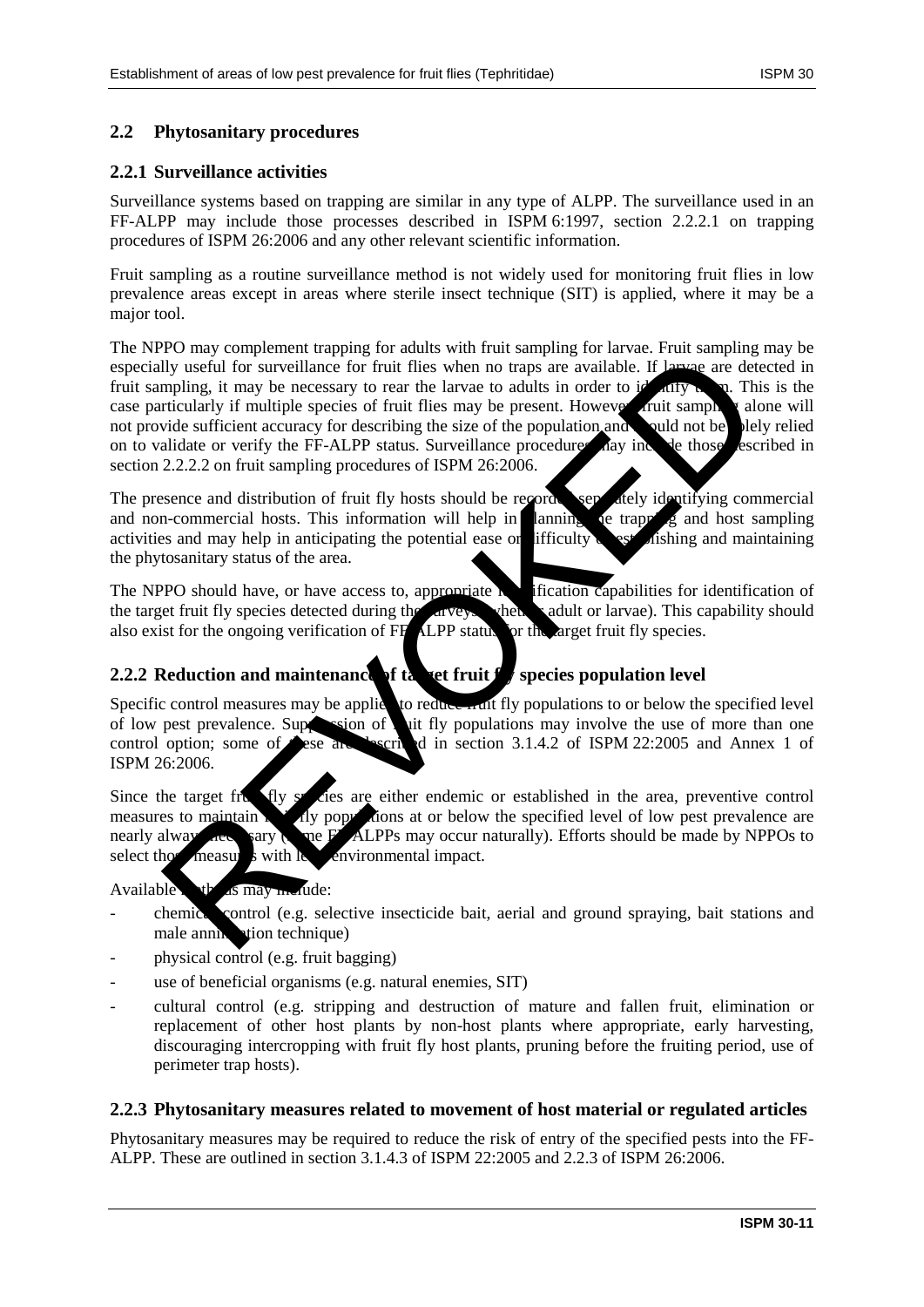#### **2.2.4 Domestic declaration of an FF-ALPP**

The NPPO should verify the status of the FF-ALPP (in accordance with ISPM 8:1998) specifically by confirming compliance with the procedures established in accordance with this standard (surveillance and controls). The NPPO should declare and notify the establishment of the FF-ALPP, as appropriate.

To verify the status of the FF-ALPP and for purposes of internal management, the continuing FF-ALPP status should be verified after it has been established and any phytosanitary measures for the maintenance of the FF-ALPP have been put in place.

#### **2.3 Maintenance of the FF-ALPP**

Once the FF-ALPP is established, the NPPO should maintain the relevant documentation and verification procedures (auditable), and continue the application of phytosanitary procedures as described in section 2.2 of this standard.

## **2.3.1 Surveillance**

In order to maintain the FF-ALPP status, the NPPO should continue surveillance, as described in section 2.2.1 of this standard.

#### **2.3.2 Measures to maintain low prevalence levels of target in it fly**

In most cases the control measures as identified in section 2.2 may be polied to maintain the FF-ALPP, since the target fruit flies are still present in the

If the monitored fruit fly prevalence level  $\sim$  observed to be increasing (but remains below the specified level for the area), a threshold  $s$  by the NPO  $\overline{R}$  by the application of additional control measures may be reached. At this point the NPPO may require implementation of such measures (e.g. as described in section 3.1.4.2 of ISPM 22:2005). This reshold should be set to provide adequate warning of potentially exceeding the specified level of  $\mathcal{L}_{\mathcal{N}}$  pest prevalence and avert suspension. Textari Passarians, the Window of Passarian and Continue the distribution proceedures (auditable), and continue the application of phytosaptiemy proceed<br>al in section 2.2 of this standard.<br>
Surveillance<br>
The maintain the F

## **2.4 Corrective action plans**

A corrective action plan for the FF-ALPP should be applied by the NPPO when the population level of the target fruit fly exceeds the specified level of low pest prevalence. Annex 2 provides guidelines on corrective action plans for  $F$  ALPPs.

## 2.5 Suspension, reins term at and loss of FF-ALPP status

# **2.5.1 Suspension of FFF** status

If the specific level of low pest prevalence of the target fruit fly species is exceeded either throughout the whole FF-ALPP area or within a part of the FF-ALPP, the entire FF-ALPP is normally suspended. However, where the affected area within the FF-ALPP can be identified and clearly delimited, then the FF-ALPP may be redefined to suspend only that area.

Relevant importing NPPOs should be notified without undue delay of these actions (further information on pest reporting requirements is provided in ISPM 17:2002).

Suspension may also apply if faults in the application of the procedures are found (for example, inadequate trapping, pest control measures or documentation).

If an FF-ALPP is suspended, an investigation by the NPPO should be initiated to determine the cause of the failure and introduce measures to prevent such failures from reoccurring.

When an FF-ALPP is suspended, the criteria for reinstatement should be made clear.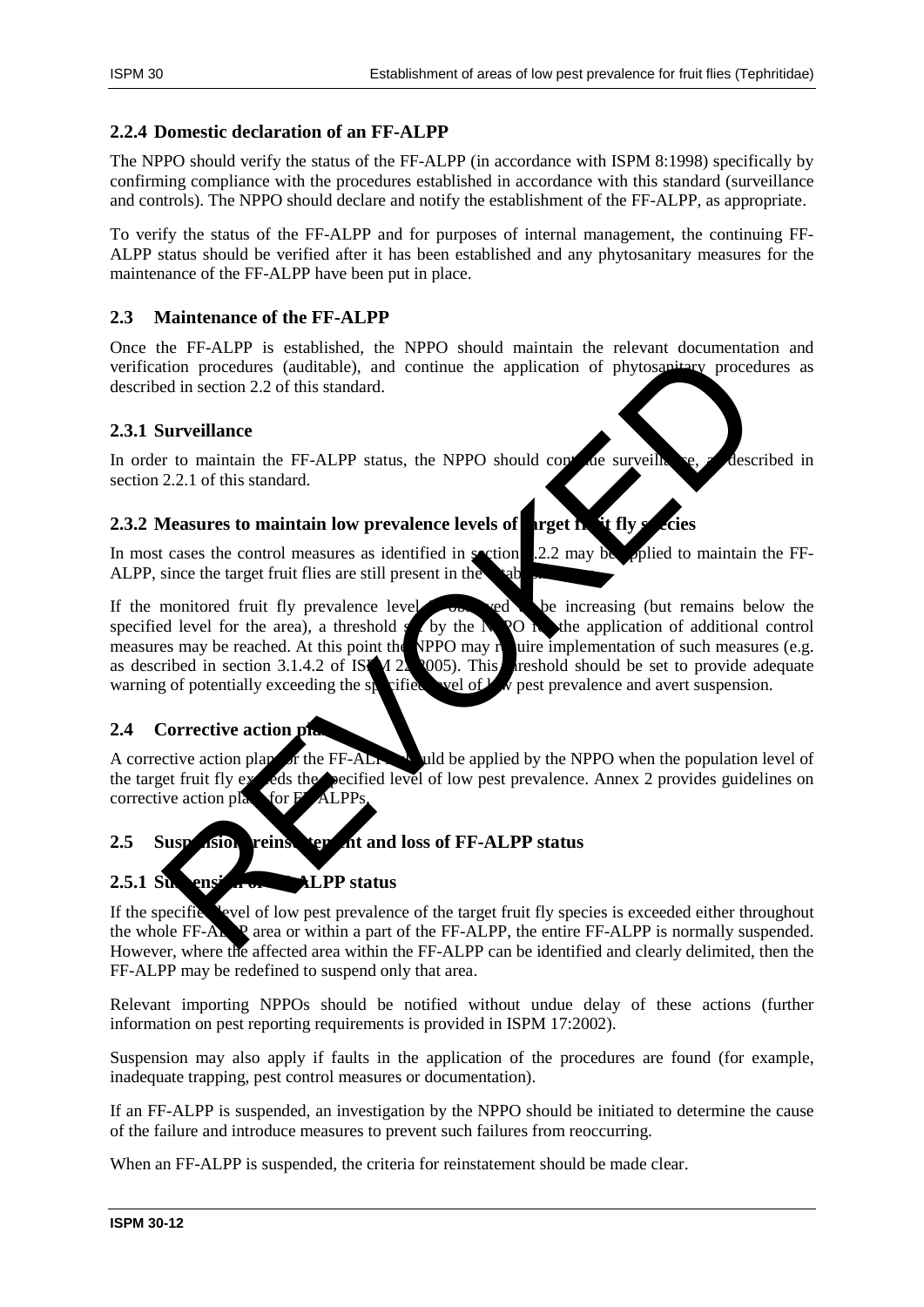## **2.5.2 Reinstatement of FF-ALPP status**

Reinstatement of FF-ALPP status applies only to suspended areas and may take place when:

- the population level no longer exceeds the specified level of low pest prevalence and this is maintained for a period determined by the biology of the target fruit fly species and the prevailing environmental conditions; and/or
- faulty procedures have been corrected and verified.

Once the specified level of low prevalence has been achieved and maintained as required above or procedural faults have been rectified through the application of corrective actions contained in the plan, the FF-ALPP status can be reinstated. If the FF-ALPP is established for export of host fruits, records regarding the reinstatement should be made available to the NPPO of the relevant importing country(ies) on request and verification may take place if necessary.

#### **2.5.3 Loss of FF-ALPP status**

Loss of FF-ALPP status should occur after suspension if reinstatement has failed to take place within a justifiable time frame, taking into account the biology of the flat fly take species. Relevant justifiable time frame, taking into account the biology of the  $f$  at fly target species. Relevant importing NPPOs should be notified without undue delay of the change in state the FF-ALPP importing NPPOs should be notified without undue delay of  $t$  change in stat (further information on pest reporting requirements is provided in  $\gamma$ PM 17:2002). (ies) on request and verification may take place if necessary.<br>
Coss of FF-ALPP status<br>
FF-ALPP status should occur after suspension if reinstatement as fall<br>
the time frame, taking into account the biology of the and the

In the event that FF-ALPP status is lost, the procedures for  $\blacksquare$  tablishment and maintenance outlined in this standard should be followed to achieve the FF-ALPP status again, and should take into account all background information related to the area.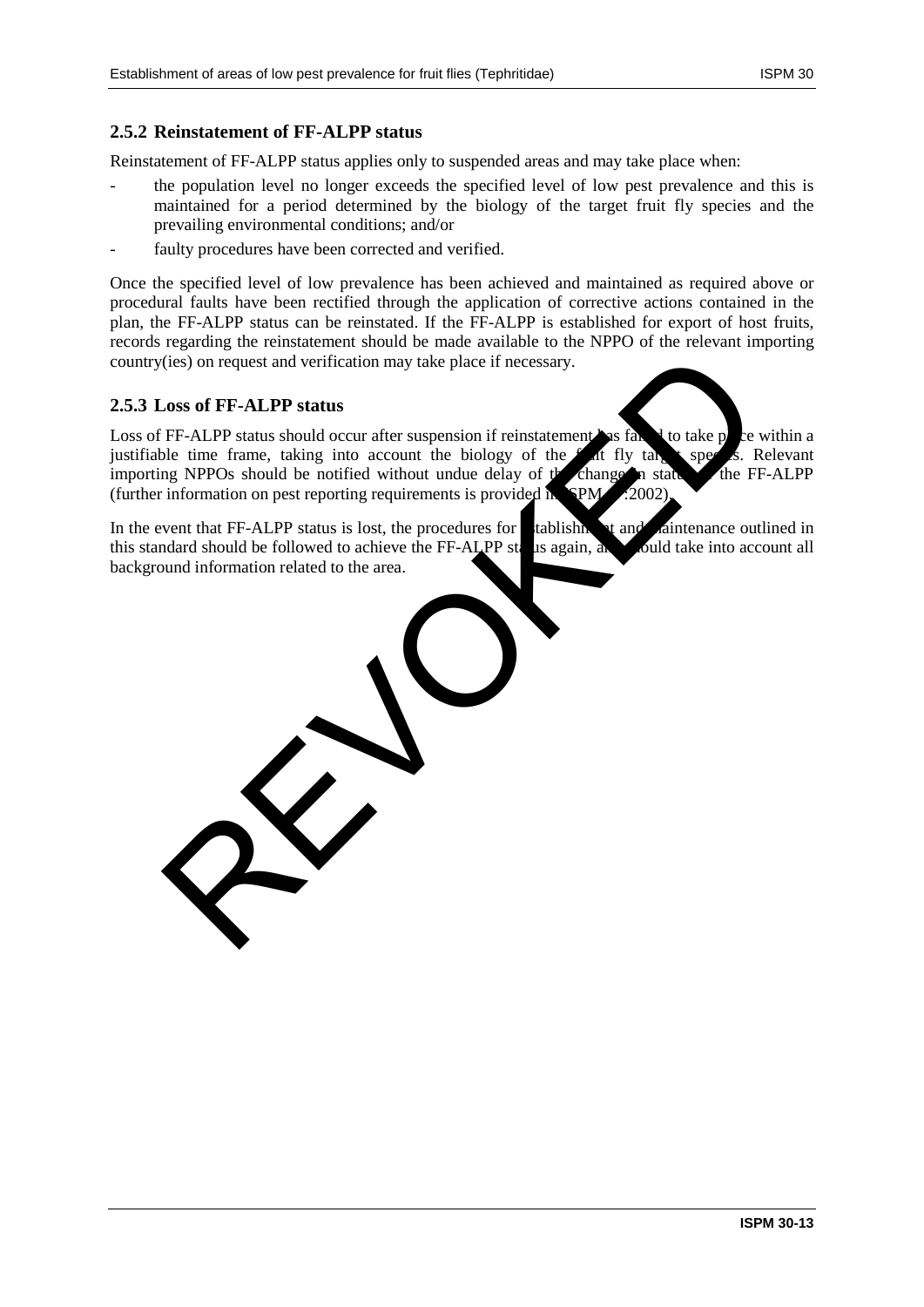This annex is a prescriptive part of the standard.

## **ANNEX 1: Parameters used to estimate the level of fruit fly prevalence**

Parameters used to determine the level of fruit fly prevalence in the FF-ALPP are defined by the NPPO. The most widely used parameter is flies per trap per day (FTD). More precise spatial data may be presented on the basis of trap density (i.e. FTD per unit area) or temporally for each trap present in an area over time.

The FTD is an index used to estimate the population by averaging the number of flies captured by one trap in one day. This parameter estimates the relative number of fruit fly adults in a given time and space. It provides baseline information to compare fruit fly populations among different places and/or time.

The FTD is the result of dividing the total number of captured flies by the product. It between the result of dividing the total number of captured flies by the product. multiplying the total number of inspected traps by the average number of  $d$  is the traps were exposed. The formula is as follows:

$$
FTD = \frac{F}{T \times D}
$$

Where

 $F =$  total number of flies captured

 $T =$  number of inspected traps

 $D =$  number of days traps were exposed in the  $D =$ 

In cases where traps are regularly inspected on a weekly basis, or longer in the case of winter surveillance operations, the parameter may be "flies  $p$  trap per week" (FTW). It estimates the number of flies captured by one trap in one week. Thus,  $FTD$  can be obtained from FTW by dividing by 7. Any significant changes in the status of  $a_n$ , parameters critical to the efficacy of the FF-ALPP should be reviewed and modified, as appropriate.

Specified levels of low  $p$  st prevalence, as expressed in FTD values, should be established in relation to the risk of infestation of the fruits that are intended to be protected by the FF-ALPP, and in relation to any specific related objectives of the FF-ALPP (e.g. fruit-fly free commodities for export). In situations where a single F-ALPP ntains more than one host species (i.e. the ALPP is intended to protect more target than  $\mathbf{r}$  fruit  $\mathbf{r}$  host), the specified level of low pest prevalence should be based on scientification relation relation relation and the fruit fly species, the risks of infestation and comparative preferences of the target fruit fly species for the different hosts. However, in situations where the  $\sum$  APP is established to protect only one type of host, consideration should be given to the level of **infestation** expected on that host. In such situations, lower specified levels of low pest prevalence are ually established for the primary host(s) of the target fruit fly species and comparatively higher levels for secondary hosts. To is the result of dividing the total number of captured flies by the fraction<br>
wing the total number of inspected traps by the average number of a<br>
mula is as follows:<br>
FID =  $\frac{1}{T \times D}$ <br>
<br>
<br>
<br>
<br>
<br>
<br>
<br>
<br>
<br>
<br>
<br>
<br>
<br>
<br>
<br>

The biology of the target fruit flies (including number of generations per year, host range, host species present in the area, temperature thresholds, behaviour, reproduction and dispersion capacity) plays a major role in establishing appropriate specified levels of low pest prevalence. For an FF-ALPP with several hosts present, the established specified levels of low pest prevalence should reflect host diversity and abundance, host preference and host sequence for each target fruit fly species present. Although an FF-ALPP may have different specified levels of low pest prevalence for each relevant fruit fly target species, those levels should remain fixed for the whole area and duration of the FF-ALPP operation.

Efficiency of the types of traps and attractants used to estimate the levels of the pest population and the procedures applied for servicing the traps should be taken into consideration. The rationale is that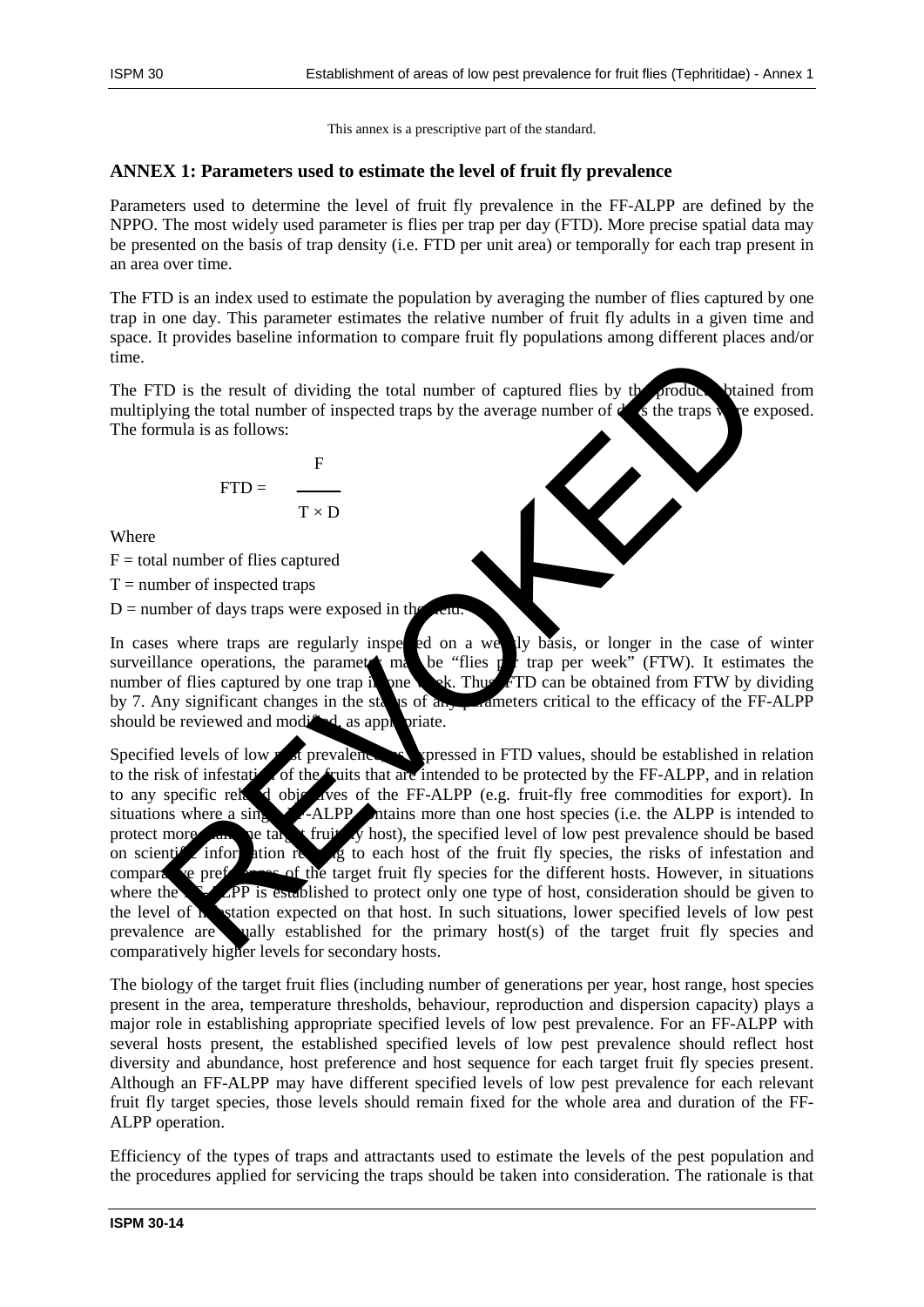different trap efficiencies could lead to different FTD results at the same location for a given population, so they have a significant effect in measuring the prevalence level of the target fruit fly species. Thus, when specifying the level of low pest prevalence accepted in terms of an FTD value, the efficacy of the trapping system should be stated as well.

Once a specified level of low pest prevalence has been established for a given situation using a specific lure/attractant, the lure/attractant used in the FF-ALPP must not be changed or modified until an appropriate specified level of low pest prevalence is determined for the new formulation. For FF-ALPPs with multiple target fruit fly species present that are attracted to different lures/attractants, trap placement should take into consideration possible interactive effects between lures/attractants.

Fruit sampling can be used as a complementary surveillance method to trapping to assess the profile of the fruit fly population levels, particularly if traps are not available for target species. Fruit sampling should be done on known hosts. It should be taken into account that efficacy of  $f$  multing depends on sample size, frequency and timing. Fruit sampling may include rearing  $\frac{1}{2}$  are to identify the fruit fly species. If fruit cutting is done, the efficacy of visually detecting last are should be considered.<br>However, fruit sampling will not provide sufficient accuracy for describing However, fruit sampling will not provide sufficient accuracy for describing and should not be solely relied on to validate or verify the FF-ALPP r fly population levels, particularly if traps are not available for target species. Fruit simpling<br>the done on known hosts. It should be taken into account that efficacy of<br>ple size, frequency and timing. Fruit sampling m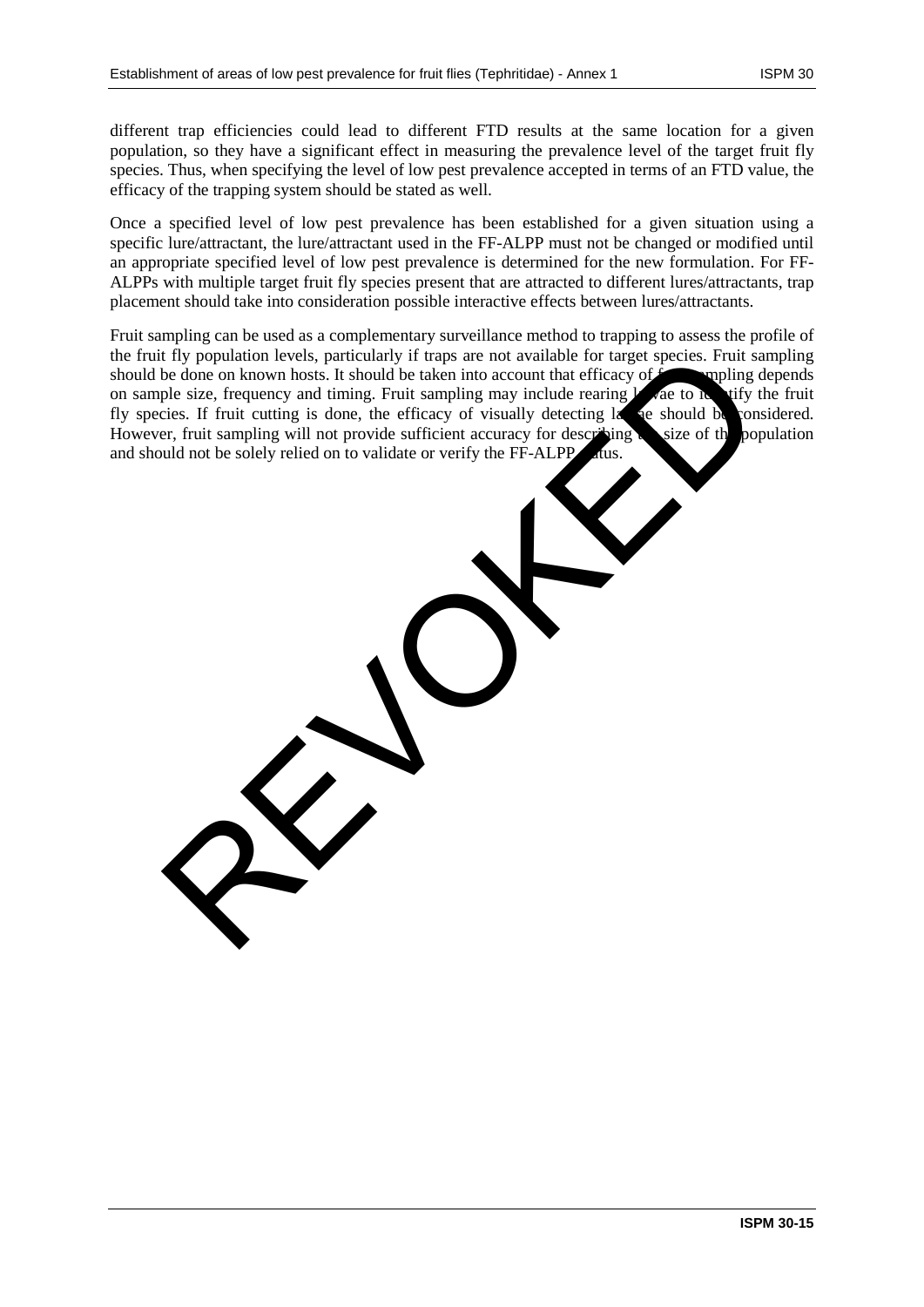This annex is a prescriptive part of the standard.

## **ANNEX 2: Guidelines on corrective action plans for fruit flies in an FF-ALPP**

Faults in the procedures or their application (e.g. inadequate trapping or pest control measures, inadequate documentation) or the detection of a population level exceeding the specified level of low pest prevalence for the target fruit fly species in the FF-ALPP should trigger the application of a corrective action plan. The objective of the corrective action plan is to ensure procedures and their applications are adequate and suppression of the fruit fly population to below the specified level for low pest prevalence is achieved as soon as possible. It is the responsibility of the NPPO to ensure that appropriate corrective action plans are developed. Corrective action plans should not be repeatedly implemented because this may lead to a loss of FF-ALPP status and the need to re-establish the area in accordance with the guidelines of this standard.

The corrective action plan should be prepared taking into account the biology of the target fruit fly species, the geography of the FF-ALPP, climatic conditions, phenology and host abundance and distribution within the area. mee with the guidelines of this standard.<br>
Trective action plan should be prepared taking into account the biology of the rest, the geography of the FF-ALPP, climatic conditions, phenology and host abe due to the geography

The elements required for implementation of a corrective action p

- declaration of suspension of FF-ALPP of status, where appropriate
- legal framework under which the corrective action plan can be applied
- time scales for the initial response and follow-up activities
- delimiting survey (trapping and fruit sampling) and  $\frac{1}{2}$  and  $\frac{1}{2}$  and  $\frac{1}{2}$  and  $\frac{1}{2}$  and  $\frac{1}{2}$  and  $\frac{1}{2}$  and  $\frac{1}{2}$  and  $\frac{1}{2}$  and  $\frac{1}{2}$  and  $\frac{1}{2}$  and  $\frac{1}{2}$  and  $\frac{1}{2}$  and
- identification capability
- availability of sufficient operational re
- effective communication within the NPPO and the NPPO(s) of the relevant importing country(ies), including provision of  $\alpha$  at details in all parties involved
- a detailed map and definition of  $\epsilon$  suspension area
- revision and rectification of operational procedures, or
- range of control measures vailable  $\alpha$ , pesticides.

## Application of the corrective action plan

#### (1) *Notice to in ement rective actions*

The NPPO notifies interest and stake olders and parties, including relevant importing countries, when initiating the application  $\sum a$  corrective action plan. The NPPO is responsible for supervising the implementation of prrective casures.

Notification should include the reason for initiating the plan i.e. faulty procedures or exceeding the specified level of low pest prevalence.

## (2) *Determination of the phytosanitary status*

Immediately after detecting a population level higher than the specified level of low pest prevalence, a delimiting survey (which may include the deployment of additional traps, fruit sampling of host fruits and increased trap inspection frequency) should be implemented to determine the size of the affected area and more precisely gauge the level of the fruit fly prevalence.

#### (3) *Suspension of FF-ALPP status*

If the specified level of low pest prevalence of the target fruit fly species is exceeded or faulty procedures are found, the FF-ALPP status should be suspended as stated in section 2.5.1 of this standard.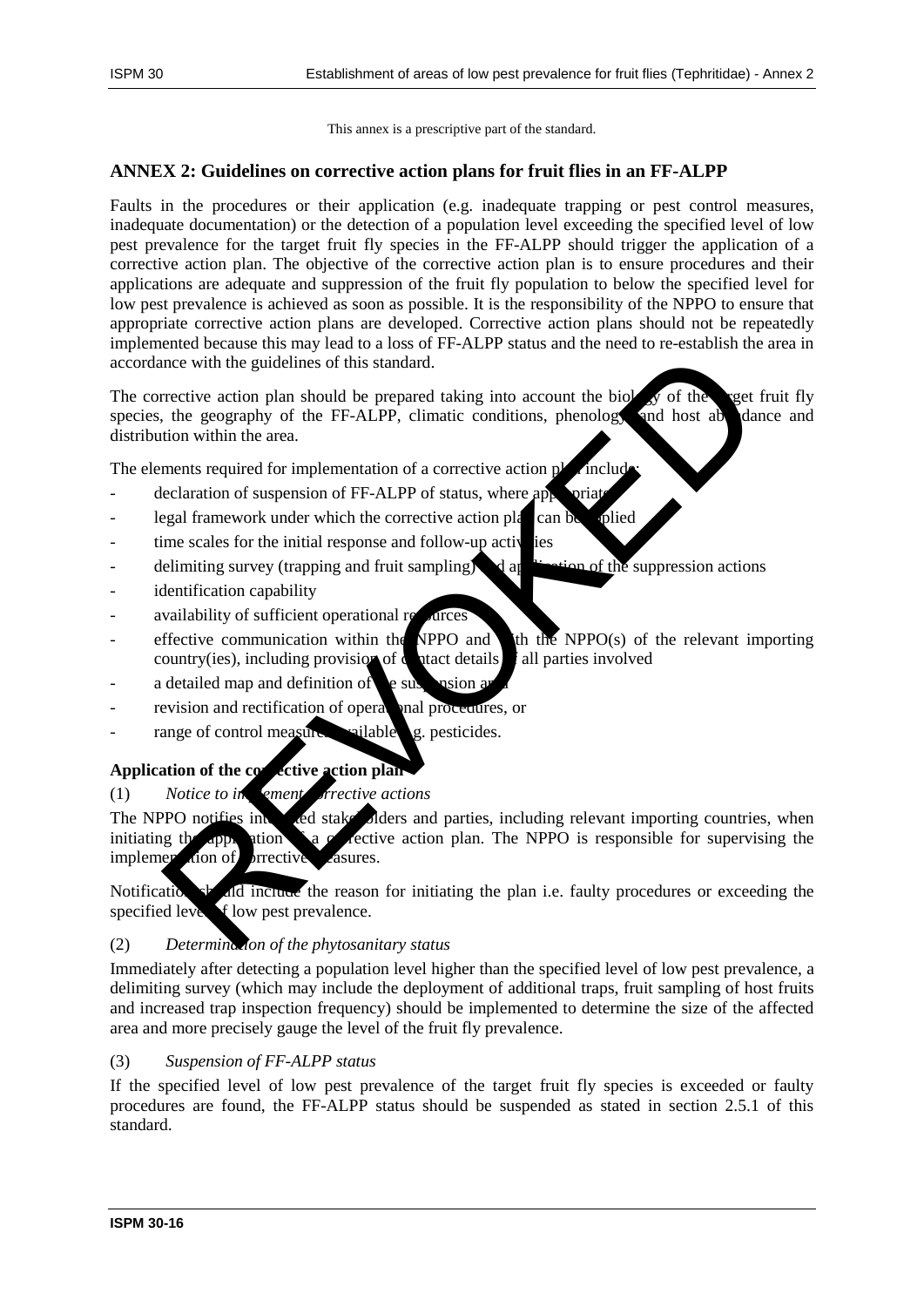#### (4) *Rectification of procedural faults*

Faulty procedures and associated documentation should be immediately reviewed to identify the source of the fault(s). The source and corrective action taken should be documented and the modified procedures monitored to ensure compliance with the objectives of the FF-ALPP.

#### (5) *Implementation of control measures in the affected area*

Specific suppression actions should immediately be implemented in the affected area(s). Available methods include:

- selective insecticide-bait treatments (aerial and/or ground spraying and bait stations)
- sterile insect technique
- male annihilation technique
- collection and destruction of affected fruit
- stripping and destruction of host fruits, if possible
- insecticide treatments (ground, cover).

#### (6) *Notification of relevant agencies*

Relevant NPPOs and other agencies should be kept informed  $\ell$  corrective actions. Information on pest reporting requirements under the IPPC is provided in ISPM 12:00 ollection and destruction of affected fruit<br>tripping and destruction of host fruits, if possible<br>associated treatments (ground, cover).<br>Notification of relevant agencies<br>Not a NPPOs and other agencies should be kept inform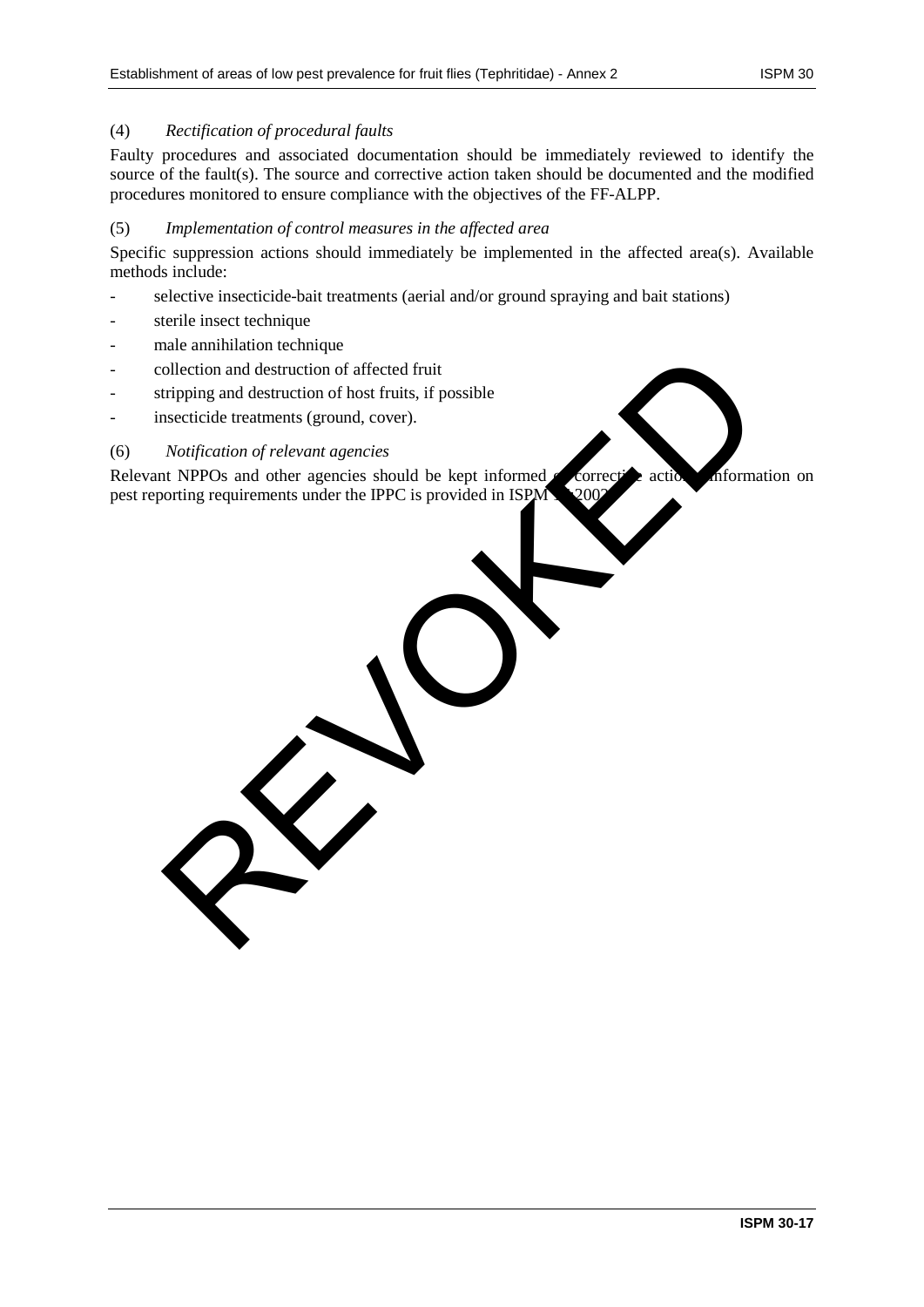This appendix is for reference purposes only and is not a prescriptive part of the standard.

## **APPENDIX 1: Guidelines on trapping procedures**

Information about trapping is available in the following publication of the International Atomic Energy Agency (IAEA):

**IAEA**. 2003. *Trapping guidelines for area-wide fruit fly programmes*. Vienna, Austria, Joint FAO/IAEA Division. 47 pp.

This publication is widely available, easily accessible and generally recognized as authoritative.

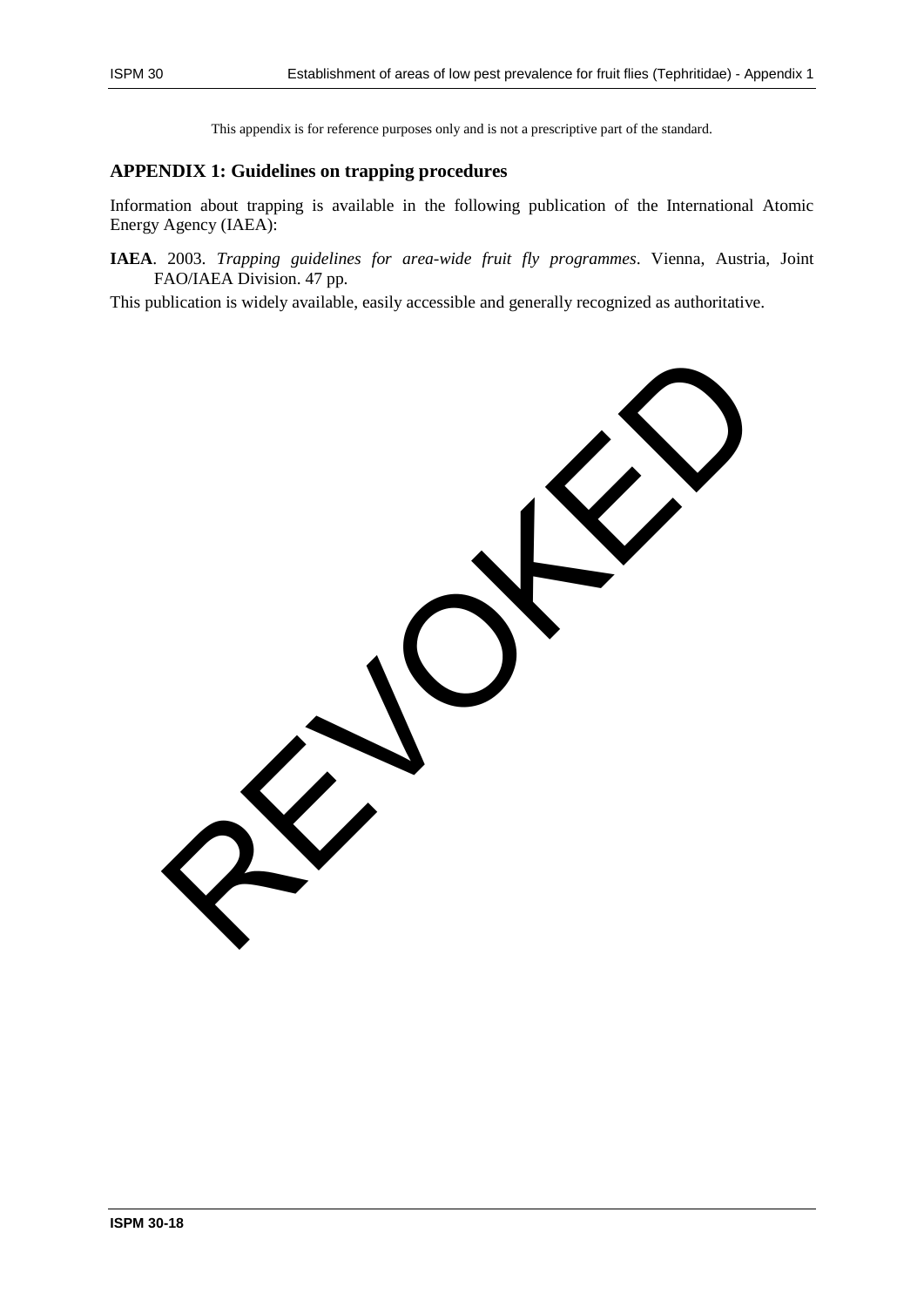This appendix is for reference purposes only and is not a prescriptive part of the standard.

# **APPENDIX 2: Typical applications of an FF-ALPP**

#### **1. An FF-ALPP as a buffer zone**

In cases where the biology of the target fruit fly species is such that it is likely to disperse from an infested area into a protected area, it may be necessary to define a buffer zone with a low fruit fly prevalence (as described in ISPM 26:2006). Establishment of the FF-ALPP and FF-PFA should occur at the same time, enabling the FF-ALPP to be defined for the purpose of protecting the FF-PFA.

#### **1.1 Determination of an FF-ALPP as a buffer zone**

Determination procedures draw upon those listed in section 1.2 of this standard. In addition, in delimiting the buffer zone, detailed maps may be included showing the bound  $\bullet$  f the area to be protected, distribution of hosts, host location, urban areas, entry points and control checkpoints. It is also relevant to include data related to natural biogeographical features  $\Box$  as prevalence of other hosts, climate, and location of valleys, plains, deserts, rivers, lakes and sea, as well as other areas that function as natural barriers. The size of the buffer zone in relation to the size of the area being protected will depend on the biology of the target fruit fly species (including behavior, reproduction and dispersal capacity), the intrinsic characteristics of the protected ea, and the economic and operational feasibility of establishing the FF-ALPP. ination procedures draw upon those listed in section 1.2 of this standard. In additional<br>ring the buffer zone, detailed maps may be included showing the bound<br>event to include date related to natural bingeographical featur

#### **1.2 Establishment of an FF-ALPP as a buffer zone**

The establishment procedures are described in section  $\mathcal{A}_{\mathcal{C}}$  of the movement of relevant fruit fly host commodities into the area may need to be regulated. Additional information can be found in section 2.2.3 of ISPM 26:2006.

#### **1.3** Maintenance of an FF-ALPP as a **defect zone**

Maintenance procedures include those isted is section  $\beta$  of this standard. Since the buffer zone has features similar to the area or place of poductive states, procedures for maintenance may include pductive similar to the area of procedures for maintenance may include those listed for the FF-PFA as described in section 2.3 of ISPM 26:2006 and sections 3.1.4.2, 3.1.4.3 and 3.1.4.4 of ISPM 22:2005. The importance of information dissemination may also be considered in the maintenance of an  $F<sub>F</sub>$ -ALPP as a  $b<sub>g</sub>$  and  $c<sub>g</sub>$  are.

#### 2. FF-ALPPs for export *purposes*

FF-ALPPs may be used a callitate for facilitate from the area. In most cases the FF-ALPP is the main component of a systems and a system as a pest risk mitigation measure. Examples of measures and/or factors used in conjunction with FF-ALPPs include:

- pre- and post-harvest treatments
- production of secondary hosts or non-hosts in preference to primary hosts
- $\epsilon$  export of  $\lambda$  at material to areas not at risk during particular seasons
- physical barriers (e.g. pre-harvest bagging, insect-proof structures).

#### **2.1 Determination of an FF-ALPP for export purposes**

Determining procedures may include those listed in section 1.2 of this standard. In addition, the following elements should be considered for the determination of an FF-ALPP:

- a list of products (hosts) of interest
- a list of other commercial and non-commercial hosts of the target fruit fly species present but not intended for export and their level of occurrence, as appropriate
- additional information such as any historical records in connection with biology, occurrence and control of the target fruit fly species or any other fruit fly species that may be present in the FF-ALPP.